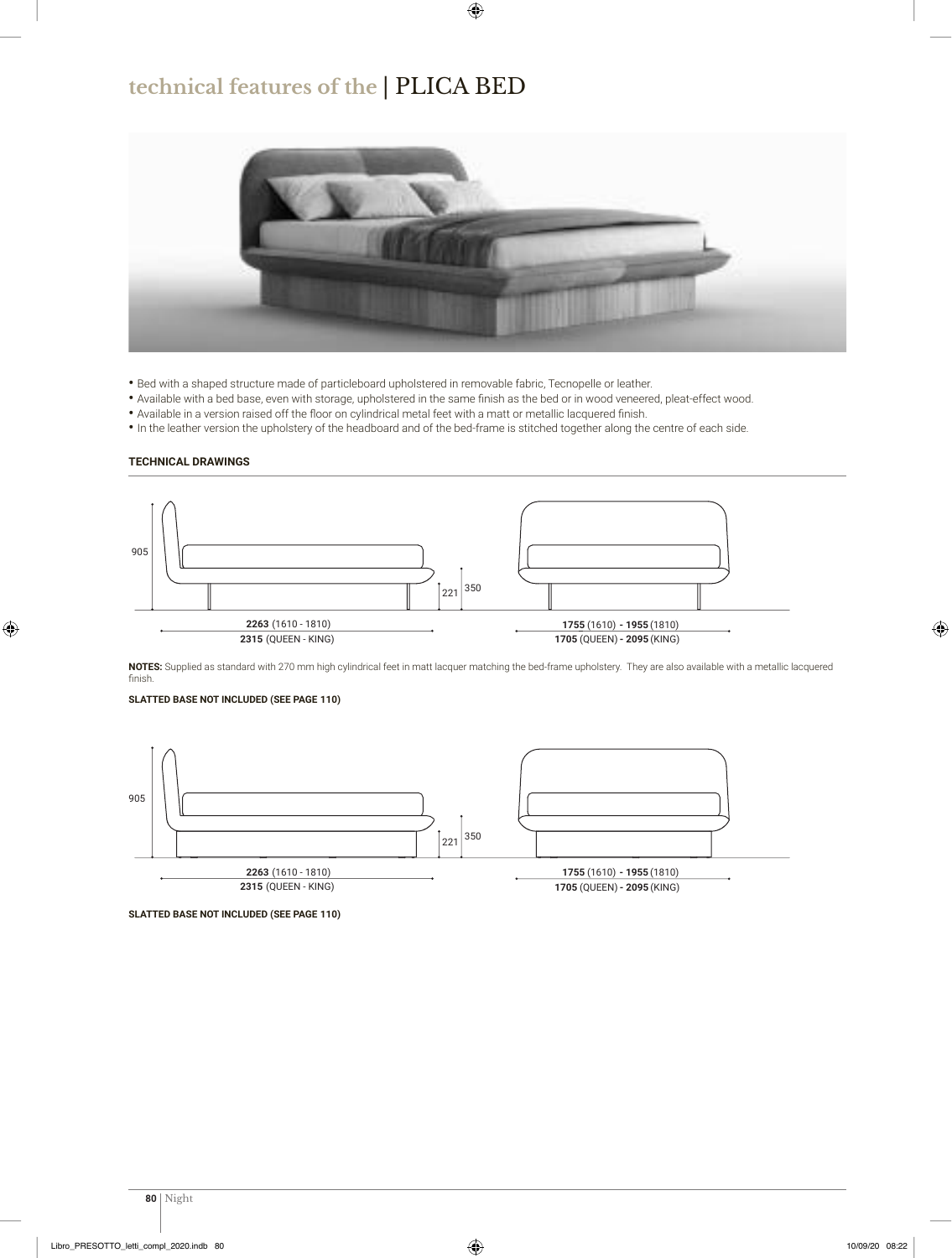#### **OPTIONS**

| The model with a storage base bed-frame is supplied with a single slatted base with one or two positions. On request, the slatted base can be supplied unassembled. $\epsilon$ 89 |            |  |  |  |  |  |
|-----------------------------------------------------------------------------------------------------------------------------------------------------------------------------------|------------|--|--|--|--|--|
| For the motor-driven slatted base, prepare the holes needed and add the kit (Excluding versions with storage base) see page 112                                                   | T237 € 115 |  |  |  |  |  |

#### **TECHNICAL FEATURES**

| CUSTOM-SIZED SOLUTIONS:           | <b>BED-FRAME WITH REDUCED DEPTH</b> | BED-FRAME WITH D. 2100 |
|-----------------------------------|-------------------------------------|------------------------|
| W 1610                            | € 203                               | € 203                  |
| W 1610 STORAGE BASE VERSION       | N <sub>O</sub>                      | N <sub>O</sub>         |
| W 1810                            | € 203                               | € 203                  |
| W 1810 STORAGE BASE VERSION       | N <sub>O</sub>                      | N <sub>O</sub>         |
| <b>W 1560 QUEEN</b>               | N <sub>O</sub>                      | N <sub>O</sub>         |
| W 1560 QUEEN STORAGE BASE VERSION | N <sub>O</sub>                      | N <sub>O</sub>         |
| W 1950 KING                       | N <sub>O</sub>                      | N <sub>O</sub>         |
| W 1950 KING STORAGE BASE VERSION  | N <sub>O</sub>                      | N <sub>O</sub>         |

**NOTES:** the metres of fabrics indicated are calculated for plain fabrics without decorative textures or patterns. For the lengths required and the feasibility of patterned fabrics please consult our Sales Department. Tecnopelle or fabric required for customer's covers:

| BED-FRAME                                              | FABRIC/TECNOPELLE W. 140 CM | <b>LEATHER</b> |
|--------------------------------------------------------|-----------------------------|----------------|
| W 1610 WITH FEET OR WOOD VENEERED BED FRAME BASE       | Im. 6.8                     | Im.12.1        |
| W 1810 WITH FEET OR WOOD VENEERED BED FRAME BASE       | Im. 7.2                     | Im.13.0        |
| W 1560 QUEEN WITH FEET OR WOOD VENEERED BED FRAME BASE | Im. 6.8                     | Im.12.1        |
| W 1950 KING WITH FEET OR WOOD VENEERED BED FRAME BASE  | Im.7.2                      | Im.13.0        |
| W 1610 WITH PADDED BED-FRAME BASE                      | Im. 7.6                     | Im.13.0        |
| W 1810 WITH PADDED BED-FRAME BASE                      | Im. 8.0                     | Im.14.0        |
| W 1560 OUEEN WITH PADDED BED-FRAME BASE                | $\mathsf{Im}$ . 7.6         | Im.13.0        |
| W 1950 KING WITH PADDED BED-FRAME BASE                 | Im. 8.0                     | Im.14.0        |

PLICA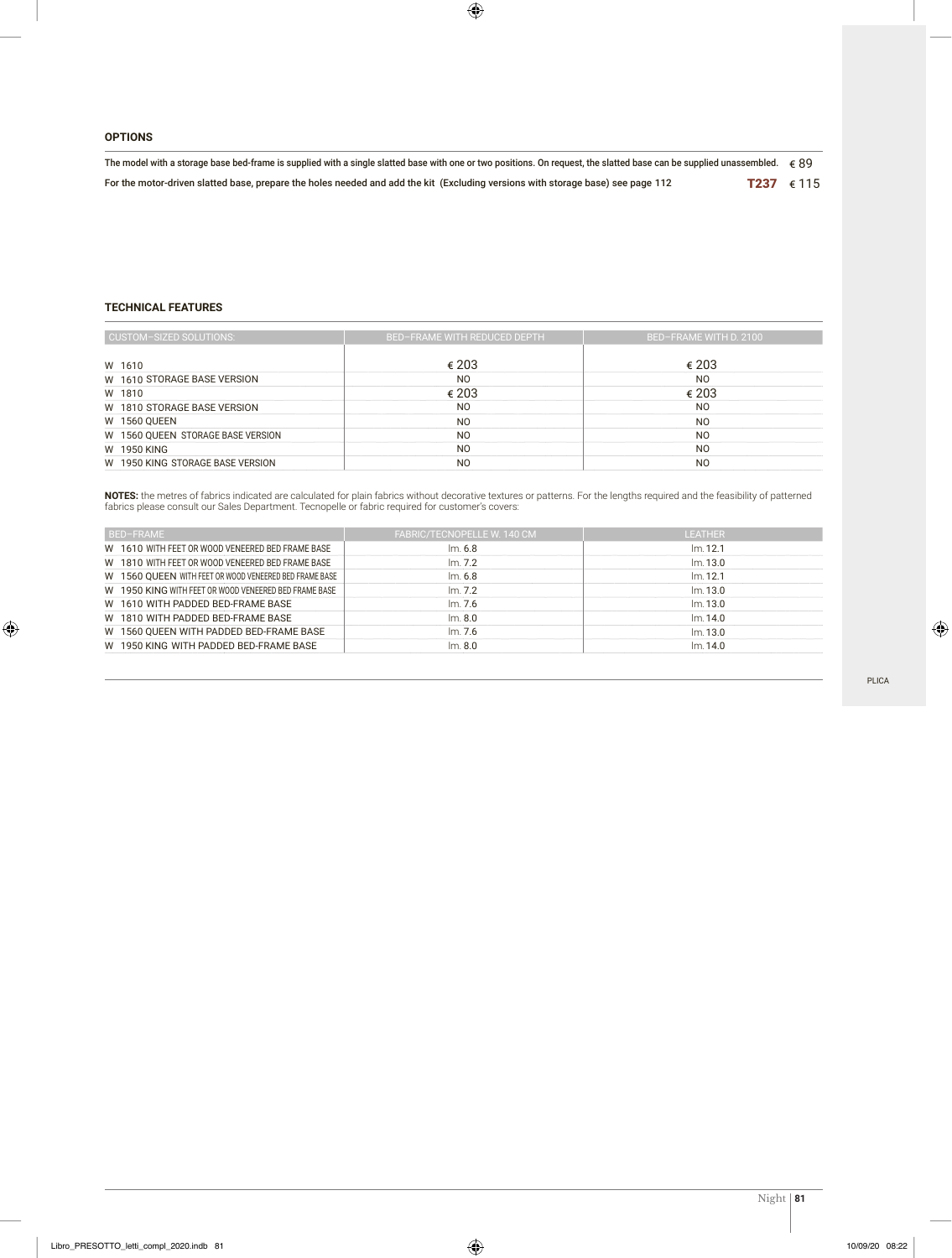# **technical features of the** | PLICA BED with storage base

#### **WITH ONE OR TWO POSITION SLATTED BASE**

As well as the advantage given by the storage space, thanks to a special mechanism, this system also offers the possibility of raising the slatted base to a position from which it is possible to make the bed while standing upright.

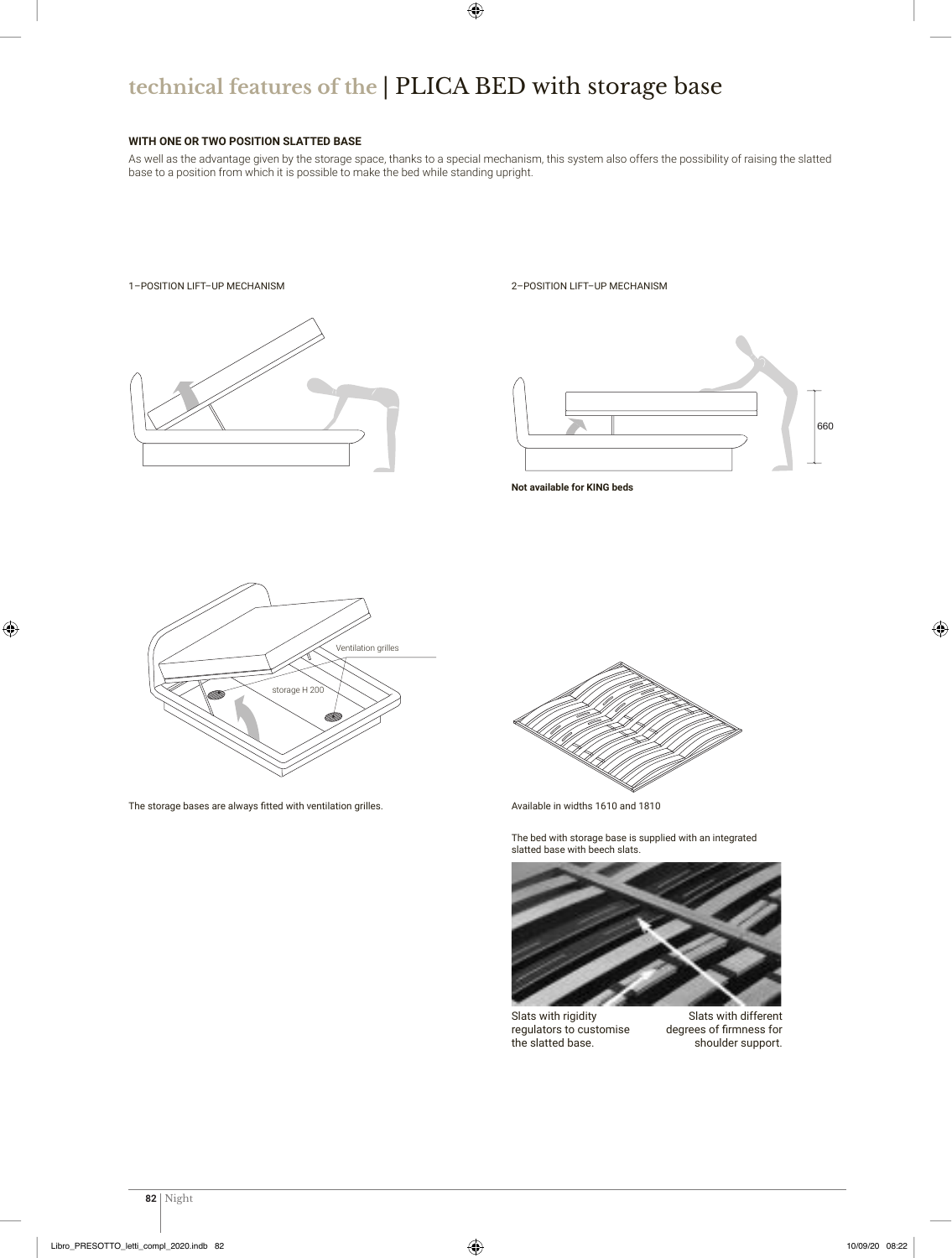# **BED** | PLICA

### MODEL CODE 98 BP

|                                                        |                                | <b>DIMENSIONS</b>                      | <b>CODE</b> | Customer's<br>fabric or<br>leather | Tecnopelle<br>fabric | $\overline{\mathsf{fabric}}$ | Tecnopelle $\left  \begin{array}{c} \text{Tecropelle} \\ 3 \end{array} \right $<br>fabric | Tecnopelle<br>fabric<br>$\overline{4}$ | <b>UNICO</b><br>animal-<br>free<br>nubuck | leather<br>P2 | $\underset{\mathsf{P3}}{\mathsf{leather}}$ |
|--------------------------------------------------------|--------------------------------|----------------------------------------|-------------|------------------------------------|----------------------|------------------------------|-------------------------------------------------------------------------------------------|----------------------------------------|-------------------------------------------|---------------|--------------------------------------------|
| <b>BED WITH FEET</b>                                   |                                |                                        |             |                                    |                      |                              |                                                                                           |                                        |                                           |               |                                            |
|                                                        | W 1610<br>interior<br>exterior | 1610x2040<br>1755x2263                 | <b>NH34</b> | 1.797                              | 2.023                | 2.124                        | 2.249                                                                                     | 2.463                                  | 2.656                                     | 3.582         | 3.944                                      |
|                                                        | W 1810<br>interior<br>exterior | 1810x2040<br>1955x2263                 | <b>NH35</b> | 1.910                              | 2.164                | 2.271                        | 2.407                                                                                     | 2.633                                  | 2.842                                     | 3.831         | 4.283                                      |
|                                                        | W 1560<br>interior<br>exterior | <b>QUEEN</b><br>1560x2090<br>1705x2315 | <b>NH37</b> | 1.955                              | 2.204                | 2.317                        | 2.452                                                                                     | 2.685                                  | 2.893                                     | 3.904         | 4.351                                      |
|                                                        | W 1950<br>interior<br>exterior | <b>KING</b><br>1950x2090<br>2095x2315  | <b>NH38</b> | 2.068                              | 2.362                | 2.475                        | 2.660                                                                                     | 2.904                                  | 3.119                                     | 4.238         | 4.735                                      |
| <b>SURCHARGE FOR METALLIC LACQUERED</b><br><b>FEET</b> |                                |                                        |             |                                    |                      |                              |                                                                                           |                                        |                                           |               |                                            |



57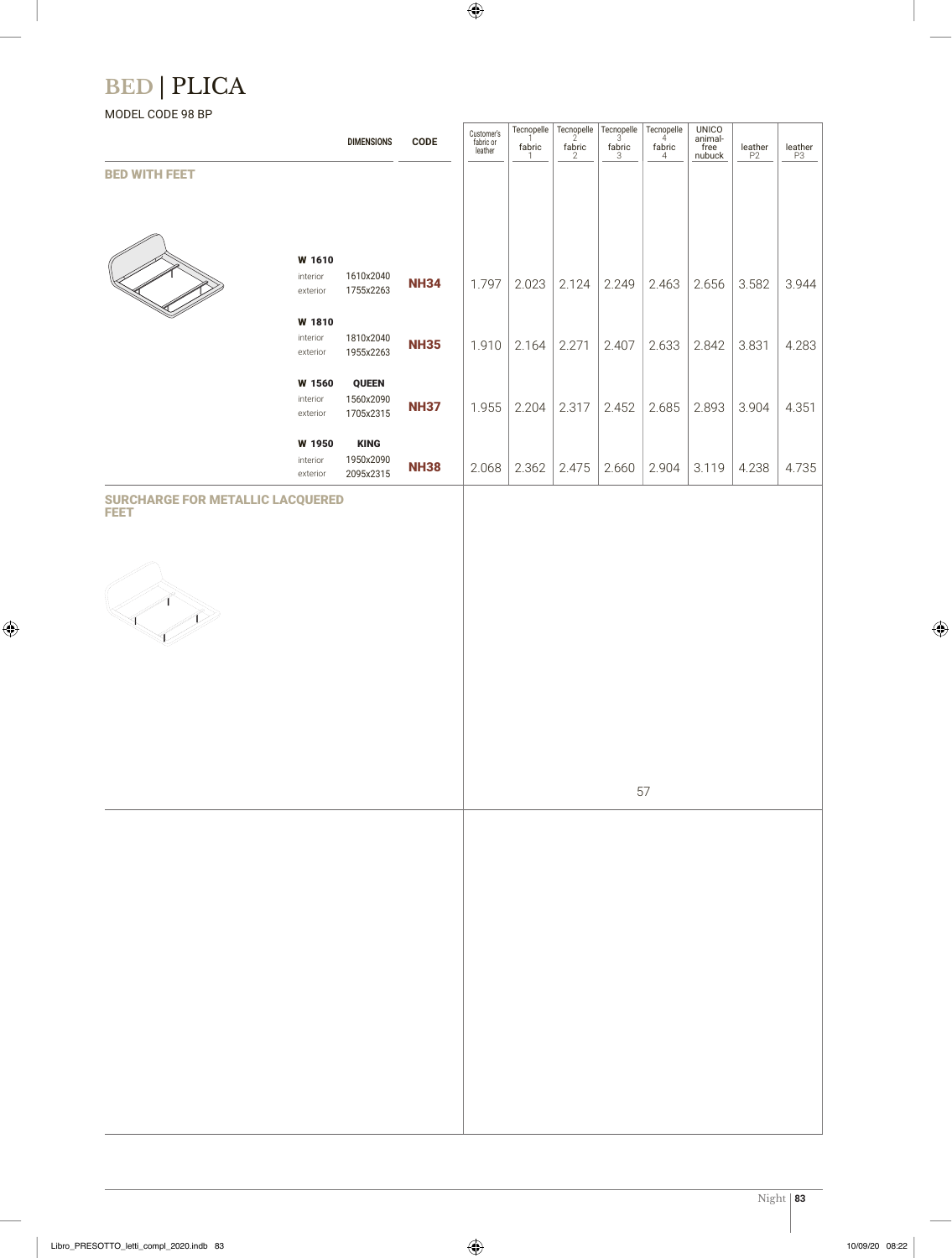## **BED** | PLICA

### MODEL CODE 98 BP

|                                                                                                                                 |                                | <b>DIMENSIONS</b>                      | <b>CODE</b> | Customer's<br>fabric or<br>leather | Tecnopelle<br>fabric<br>П | fabric<br>2 | Tecnopelle Tecnopelle<br>fabric<br>3 | Tecnopelle<br>4<br>fabric<br>4 | <b>UNICO</b><br>animal-<br>free<br>nubuck | leather<br>P <sub>2</sub> | $\underset{\mathsf{P3}}{\mathsf{leather}}$ |
|---------------------------------------------------------------------------------------------------------------------------------|--------------------------------|----------------------------------------|-------------|------------------------------------|---------------------------|-------------|--------------------------------------|--------------------------------|-------------------------------------------|---------------------------|--------------------------------------------|
| <b>BED WITH PADDED BED-FRAME BASE</b><br><b>WITHOUT STORAGE</b><br>THE BED AND THE BED-FRAME BASE HAVE<br>THE SAME FINISH       |                                |                                        |             |                                    |                           |             |                                      |                                |                                           |                           |                                            |
|                                                                                                                                 | W 1610<br>interior<br>exterior | 1610x2040<br>1755x2263                 | <b>NH04</b> | 1.966                              | 2.249                     | 2.362       | 2.588                                | 2.757                          | 2.983                                     | 4.283                     | 4.735                                      |
|                                                                                                                                 | W 1810<br>interior<br>exterior | 1810x2040<br>1955x2263                 | <b>NH05</b> | 2.068                              | 2.396                     | 2.520       | 2.746                                | 2.927                          | 3.130                                     | 4.509                     | 5.074                                      |
|                                                                                                                                 | W 1560<br>interior<br>exterior | <b>QUEEN</b><br>1560x2090<br>1705x2315 | <b>NH07</b> | 2.136                              | 2.475                     | 2.588       | 2.814                                | 3.040                          | 3.266                                     | 4.622                     | 5.187                                      |
|                                                                                                                                 | W 1950<br>interior<br>exterior | <b>KING</b><br>1950x2090<br>2095x2315  | <b>NH08</b> | 2.249                              | 2.633                     | 2.769       | 3.017                                | 3.221                          | 3.458                                     | 5.017                     | 5.594                                      |
| <b>PADDED BED-FRAME BASE AND</b><br><b>STORAGE BASE BED-FRAME</b><br>1 POSITION<br>BED AND BED-FRAME BASE HAVE THE SAME FINISH  |                                |                                        |             |                                    |                           |             |                                      |                                |                                           |                           |                                            |
|                                                                                                                                 | W 1610<br>interior<br>exterior | 1610x2040<br>1755x2263                 | <b>NH14</b> | 2.349                              | 2.632                     | 2.745       | 2.971                                | 3.140                          | 3.366                                     | 4.666                     | 5.118                                      |
|                                                                                                                                 | W 1810<br>interior<br>exterior | 1810x2040<br>1955x2263                 | <b>NH15</b> | 2.501                              | 2.828                     | 2.953       | 3.179                                | 3.359                          | 3.563                                     | 4.941                     | 5.506                                      |
|                                                                                                                                 | W 1560<br>interior<br>exterior | <b>QUEEN</b><br>1560x2090<br>1705x2315 | <b>NH17</b> | 2.526                              | 2.865                     | 2.978       | 3.204                                | 3.430                          | 3.656                                     | 5.012                     | 5.577                                      |
|                                                                                                                                 | W 1950<br>interior<br>exterior | <b>KING</b><br>1950x2090<br>2095x2315  | <b>NH18</b> | 2.744                              | 3.128                     | 3.263       | 3.512                                | 3.715                          | 3.953                                     | 5.512                     | 6.088                                      |
| <b>PADDED BED-FRAME BASE AND</b><br><b>STORAGE BASE BED-FRAME</b><br>2 POSITIONS<br>BED AND BED-FRAME BASE HAVE THE SAME FINISH |                                |                                        |             |                                    |                           |             |                                      |                                |                                           |                           |                                            |
|                                                                                                                                 | W 1610<br>interior<br>exterior | 1610x2040<br>1755x2263                 | <b>NH24</b> | 2.552                              | 2.834                     | 2.947       | 3.173                                | 3.343                          | 3.569                                     | 4.868                     | 5.320                                      |
|                                                                                                                                 | W 1810<br>interior<br>exterior | 1810x2040<br>1955x2263                 | <b>NH25</b> | 2.703                              | 3.031                     | 3.155       | 3.381                                | 3.562                          | 3.765                                     | 5.144                     | 5.709                                      |
|                                                                                                                                 | W 1560<br>interior<br>exterior | <b>QUEEN</b><br>1560x2090<br>1705x2315 | <b>NH27</b> | 2.728                              | 3.067                     | 3.180       | 3.406                                | 3.632                          | 3.858                                     | 5.214                     | 5.779                                      |